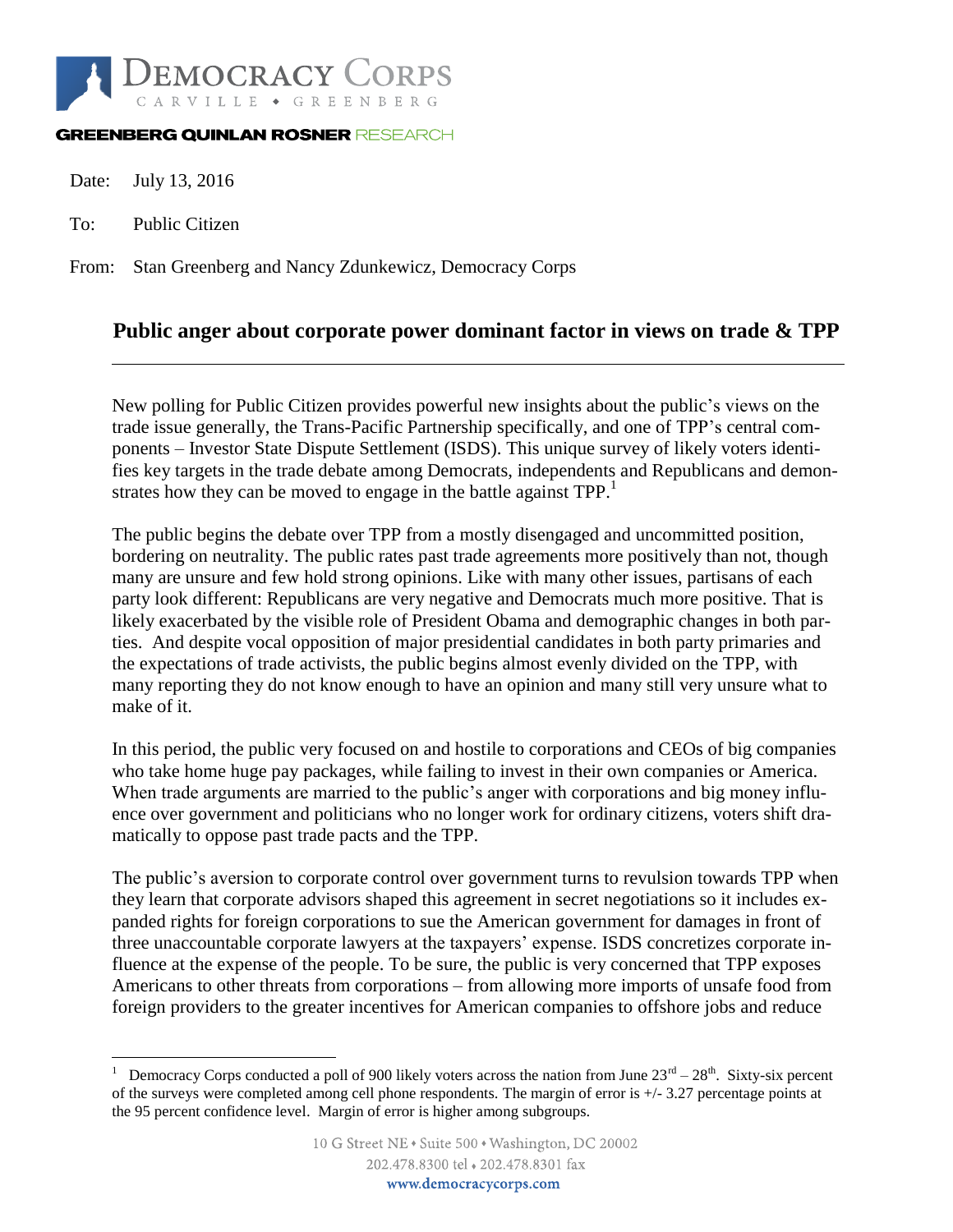wages. But those arguments gain power within a message framework that condemns the backroom-dealing and new powers for corporations under ISDS.

When voters hear this message, they become far more critical of past trade agreements, shift dramatically from support to opposition on TPP, and become intent on holding political leaders accountable should they vote to pass the new trade agreement. This big shift occurs after voters are exposed to a balanced contest of messages and arguments from both sides of the TPP debate. The opposition message and arguments are just much stronger.

This poll also finds a clear winning message for members of Congress faced with a vote on TPP in the "lame duck" session after the election. Voters want to hear their member voice respect for President Obama's intentions, but they also want them to join the presidential candidates, economists and colleagues on both sides of the aisle and stand up for the middle class by refusing to support this agreement.

# **The public's starting point on trade**

Before hearing about TPP and ISDS, we found the public was not very negative about trade agreements in principle, NAFTA or TPP.



While neither side has intense feelings about past trade agreements, the majority of voters say they have generally been a good thing for the United States, with only 36 percent saying it is a bad thing. Importantly, neither side has strong opinions: just 15 percent say it is a "very" good or bad thing. This suggests that the public is mostly unsure of the impact of past trade agreements.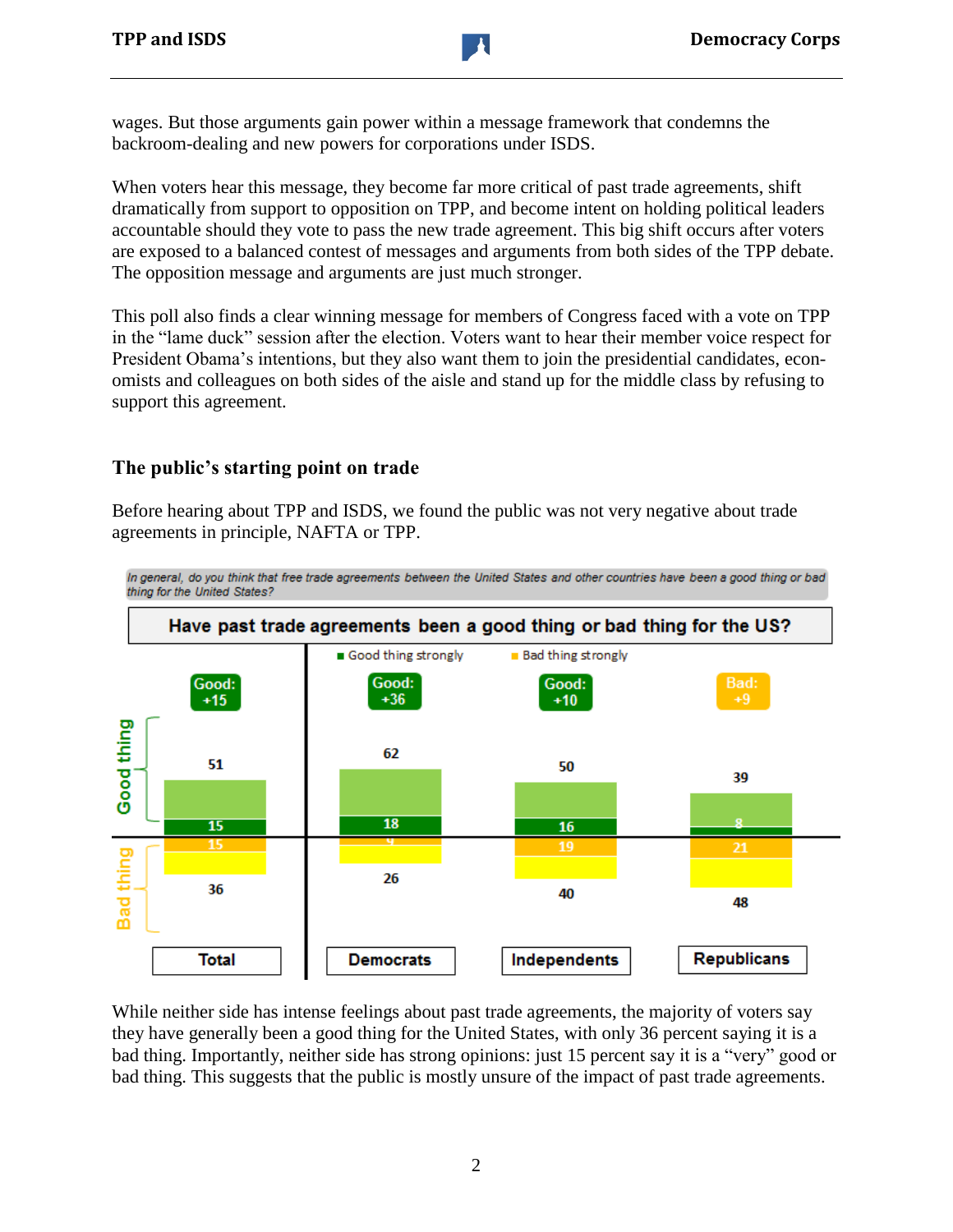

Voters are more negative about TPP than NAFTA, as illustrated above, but many are unsure of their opinion: on TPP, 34 percent say they are unfamiliar with it and 22 percent give a neutral rating. When asked if they support or oppose the new trade agreement, voters are split (38 support, 35 oppose), though one in three still do not know.

#### **Exposure to information about ISDS changes voters' views**

While voters may begin with largely undefined views about TPP, they respond strongly to our anti-TPP attack statements that define the agreement and situate it in the public's frustration with corporate influence over government. This characterization of TPP begins with the corporate advisors who shaped the agreement and crucially, the new rights given to foreign corporations at the heart of the agreement. While the public is angered by many TPP provisions, the more they hear about aspects of ISDS, the more they turn against TPP and the more they want to hold members of Congress accountable.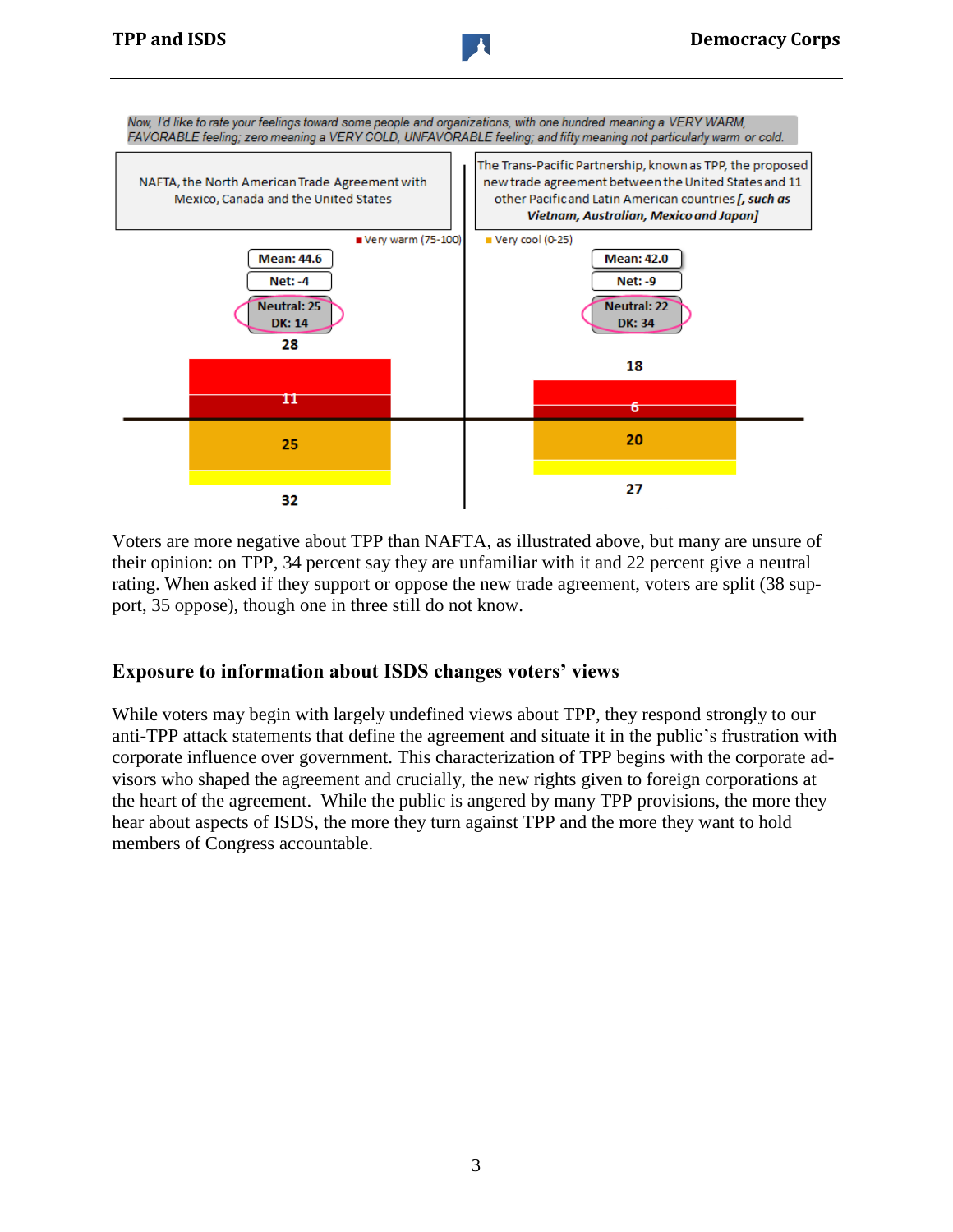Now, I'm going to read you what some economists, consumer groups and political leaders who OPPOSE the agreement are saying about it. Is that a very convincing, somewhat convincing, a little convincing, or not at all convincing reason to OPPOSE the TPP?



A striking 70 percent find both statements about TPP convincing and about 38 percent strongly. The opposition statements about TPP perform well across regions and other important demographics like education:

| <b>TPP Opposition Statement</b><br>[COMBINED] | Very<br><b>Convincing</b> | <b>Very/Somewhat</b><br>Convincing |
|-----------------------------------------------|---------------------------|------------------------------------|
| <b>East Coast</b>                             | 36                        | 66                                 |
| <b>Midwest</b>                                | 36                        | 72                                 |
| South & Rural Heartland                       | 42                        | 76                                 |
| <b>West Coast</b>                             | 40                        | 70                                 |
| <b>College Men</b>                            | 35                        | 66                                 |
| <b>College Women</b>                          | 37                        | 71                                 |
| <b>White Non-College Men</b>                  | 44                        | 77                                 |
| <b>White Non-College Women</b>                | 43                        | 74                                 |
| <b>TOTAL</b>                                  | 38                        | 70                                 |

By contrast, just 57 percent found the pro-TPP statement from President Obama, Republican leaders and American businesses convincing and only 20 percent with intensity.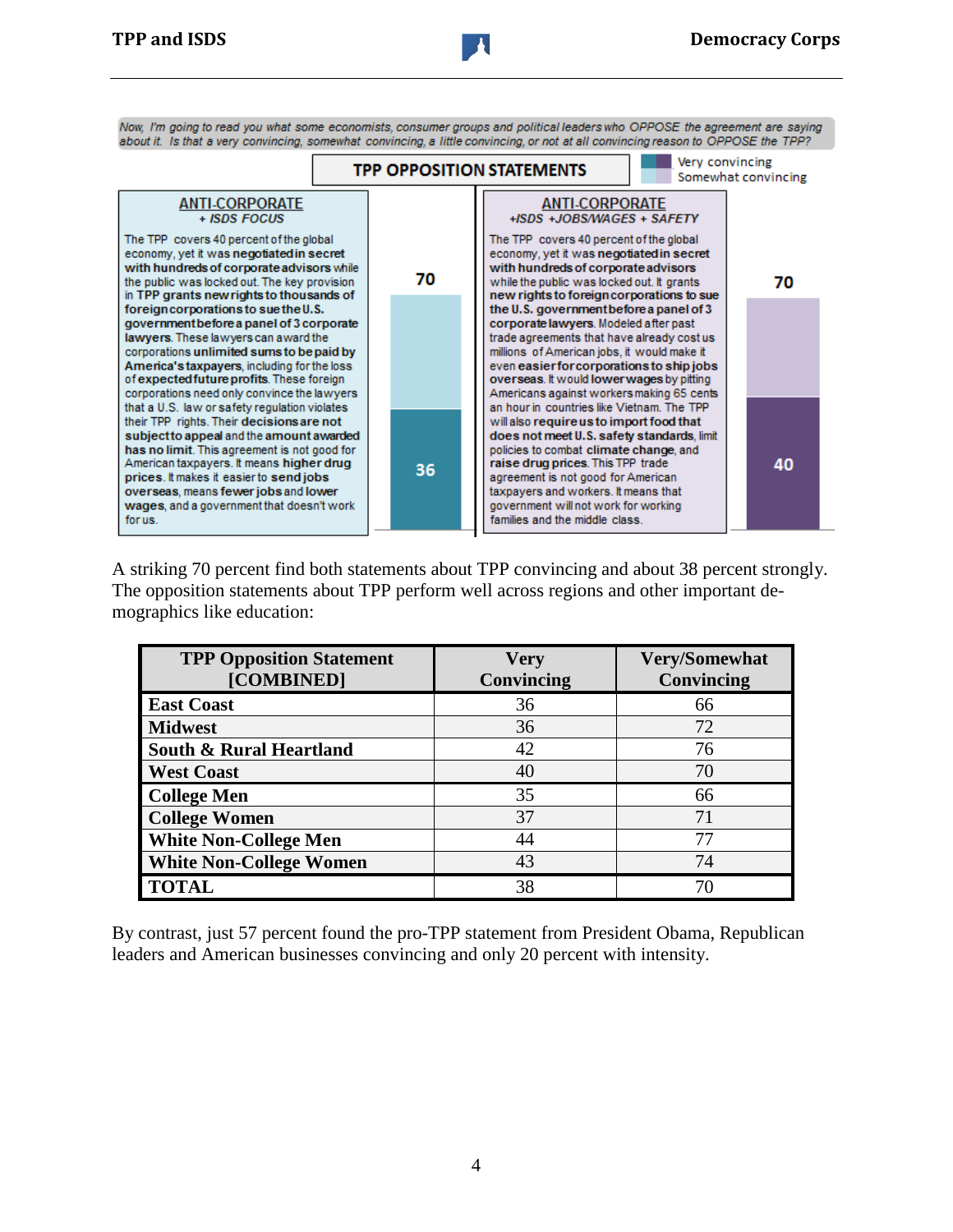Now, I'm going to read you what President Obama, some Republican leaders and major American businesses who SUPPORT the agreement are saying about it. Is that a very convincing, somewhat convincing, a little convincing, or not at all convincing reason to SUPPORT the TPP?



TPP opponents also have much stronger specific arguments about TPP, both in terms of overall agreement and intensity. The strongest specific pro-TPP arguments (cutting foreign taxes on U.S. exports to expand overseas markets and create more jobs here, promoting stronger human rights in other countries, and writing the rules so China does not) do not even score as well as any of the top six specific anti-TPP arguments. From food safety to the ISDS system to concerns about the impact of TPP on wages and jobs to the corporate advisory role in the secret negotiations – between two-thirds and three-quarters of voters say these arguments raise serious concerns about TPP.

Now I'm going to read you what some OPPONENTS are saying about the new trade agreement, TPP. Please tell me whether it

| raises very serious doubts, somewhat serious doubts, minor doubts, or no real doubts in your own mind about TPP?                                                                                                                                                                                                 |                     |                         |
|------------------------------------------------------------------------------------------------------------------------------------------------------------------------------------------------------------------------------------------------------------------------------------------------------------------|---------------------|-------------------------|
| <b>ARGUMENTS AGAINST TPP</b>                                                                                                                                                                                                                                                                                     | very serious doubts | Somewhat serious doubts |
| FOOD SAFETY: The U.S. currently rejects a significant portion of food imports from TPP countries like Vietnam<br>and Malaysia as unsafe, but TPP would require us to accept food imports that do not meet U.S. safety standards.                                                                                 | 47                  | 74                      |
| ISDS LAWYERS: TPP will allow foreign corporations to sue the U.S. government in private tribunals/corporate<br>courts run by three corporate lawyers who rotate between judging these cases and representing corporations,<br>which is a conflict of interest, and there is no outside appeal                    | 46                  | -77                     |
| ISDS FUTURE PROFITS: Under TPP, the American taxpayers could be forced to pay foreign corporations<br>compensation for any American law or safety rule. They can sue for their current losses but also future expected<br>profits, and there is no limit to the amount they can win from U.S. taxpayers.         | 41                  | 72                      |
| LOWER WAGE S/FEWER JOBS: TPP will pit American workers against workers in Vietnam making less than<br>65 cents an hour. Economists who have looked at this deal say it will lower wages for 90 percent of Americans<br>and gives corporations more incentives to move American jobs overseas                     | 38                  | 71                      |
| ISDS CORPORATE RIGHTS: TPP gives foreign corporations that come to the U.S. even more rights and<br>privileges than the American people and our businesses, and elevates foreign corporations to the status of the<br>U.S. government by allowing them to sue our country in special tribunals/corporate courts. | 38                  | 70                      |
| SECRET CORPORATE NEGOTIATIONS: The terms of the new TPP trade agreement were negotiated in secret<br>with over 500 corporate advisors, but the people, the press, and even the U.S. Congress were shut out so it<br>favors corporations, not working families.                                                   | 38                  | 68                      |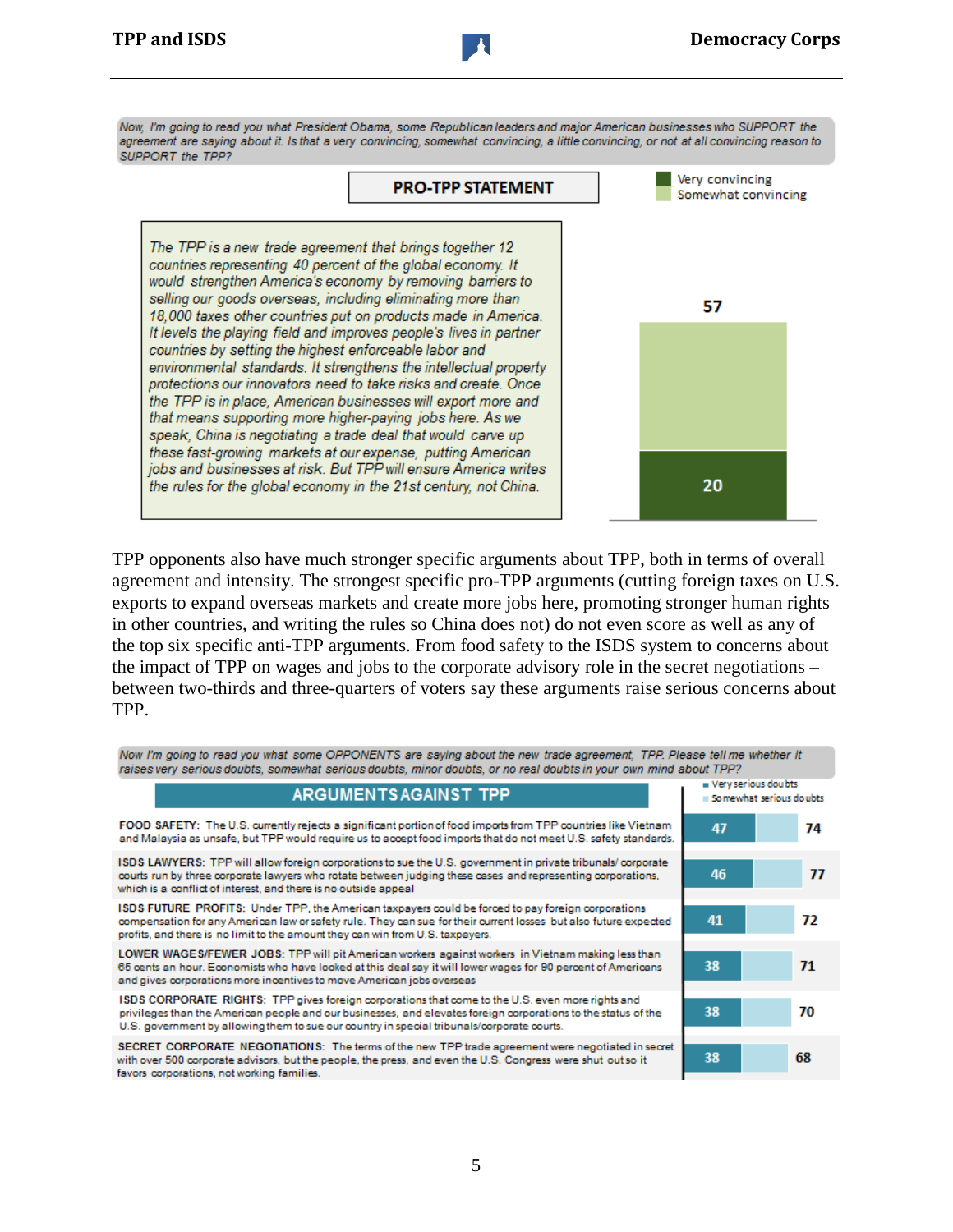Both Republicans and Democrats shared the top two most intensely rated concerns about TPP – food safety and the ISDS system that uses three corporate lawyers to decide cases against the U.S. government. Both Democrats and independents put secret corporate advisors participating in the TPP negotiations among their top concerns; Republicans were particularly concerned with the impact of TPP on offshoring and wages; both Republicans and independents were concerned that under ISDS, foreign corporations can sue for all future expected losses without limit.

It is important to note a fifth argument – that this deal gives foreign corporations more rights and privileges – as it correlated most strongly with opposing TPP at the end of the survey.

#### **Exposure to more information has a dramatic effect**

After hearing a balanced debate – including overall statements and specific arguments in support and in opposition to TPP – voters become dramatically less positive about the value of past trade agreements and much more pessimistic about TPP. Voters move from believing past trade deals are positive by 15 points to parity with those believing they are a bad thing, and voters shift from parity in the argument over TPP to two-thirds opposing it. Most importantly, 61 percent of voters are now eager to hold a Member of Congress accountable should he or she vote to pass the TPP when it is taken up.



What's more, voters now have intensity behind these views. Forty-five perfect of the 65 percent who oppose TPP oppose it strongly, and 36 percent of the 61 percent who say they are less likely to support a congressperson who votes to pass TPP say so strongly.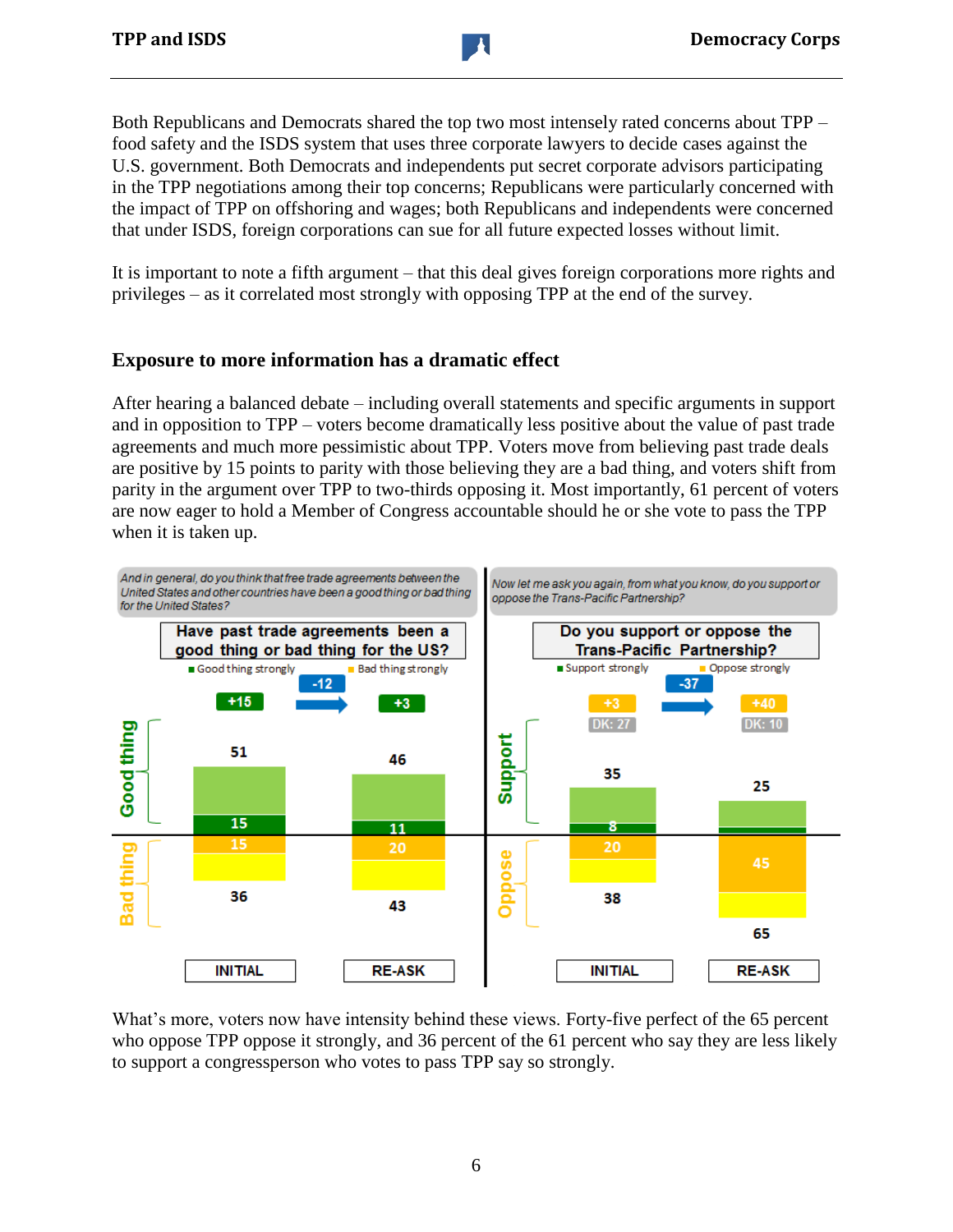The changed willingness to hold members accountable is largely driven by the Republicans and independents. Three-quarters of GOP voters say they are less likely to support a pro-TPP voting Member of Congress, half with intensity; six-in-ten independents are also less likely to support such a Member, 43 percent much less likely.

After hearing this trade debate, half of Democrats say they will hold their congressperson accountable for a vote to pass TPP. Democrats who were not opposed to TPP at the start of the debate are now equally divided over whether to support or oppose a Member that votes for TPP.

### **Investor State Dispute Settlement**

Though this is often considered an esoteric topic, people understood ISDS quickly and it produced a powerful shift in the responses to trade and TPP. The more respondents heard about ISDS in our explanation of TPP, the more they came to oppose it.

Half of the sample heard the ISDS dominated anti-TPP statement which was nearly as convincing as the broader anti-TPP statement, in part because the broader anti-TPP statement began with attacks on corporate advisors and ISDS too. But the ISDS-focus proved more impactful in the end: shifts among the ISDS-focused split were somewhat stronger than the shifts observed within the split that heard the full gamut of arguments against TPP.



And as we have seen, specific arguments referencing the three lawyer process in ISDS and the new rights given to foreign corporations were some of the most powerful arguments against TPP.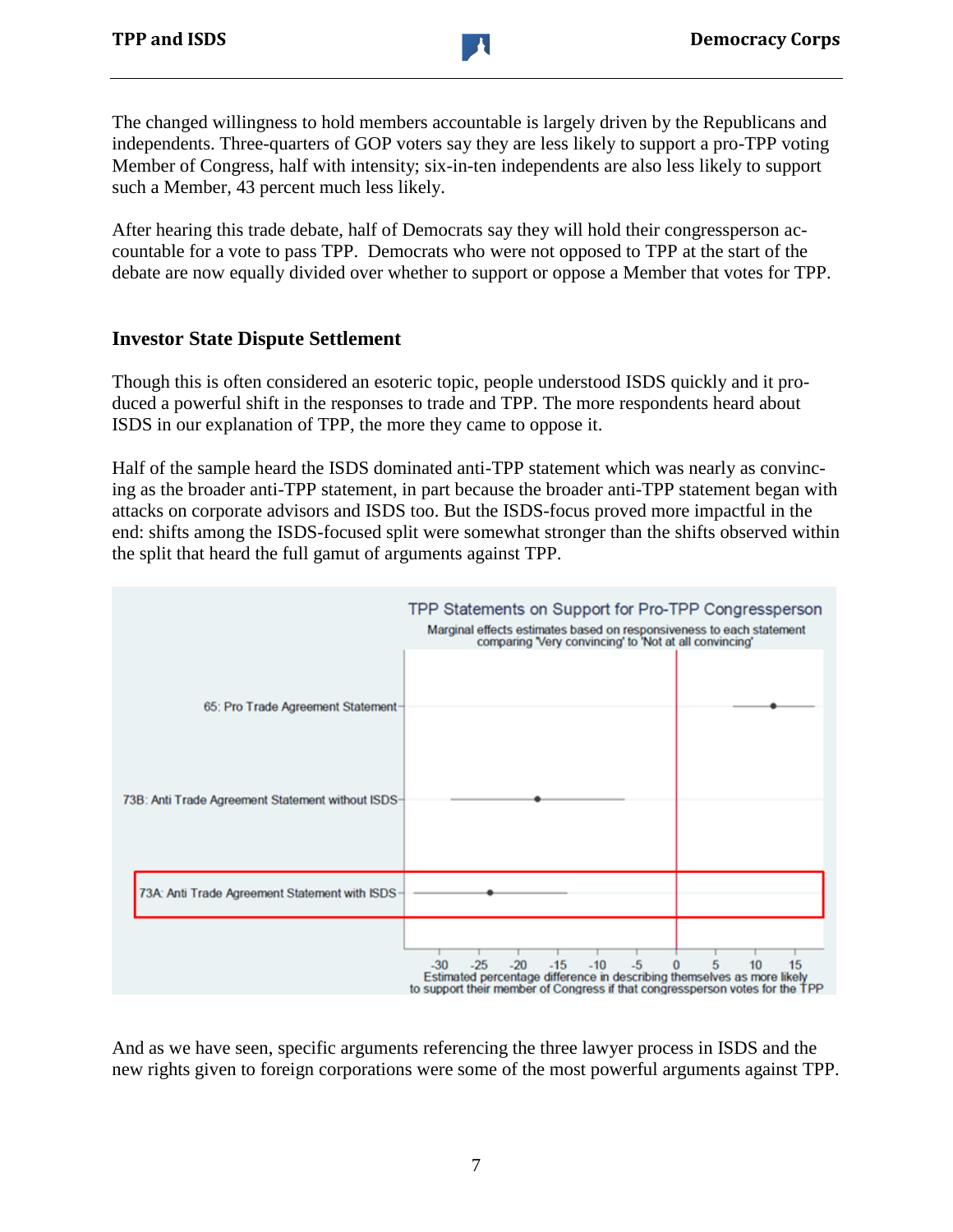When asked about specific elements of TPP, the public was most bothered by the fact that this ISDS system makes it easier for corporations to offshore jobs, that the corporate lawyers deciding these cases have conflicts of interests as they also represent corporations suing governments, and that their decision cannot be appealed.



Across a number of groups – from Democrats who are not initially opposing TPP to Democrats who initially believe trade deals are a good thing to those who ultimately oppose TPP, the lack of impartiality of those deciding ISDS cases and the ease of moving jobs overseas are the top two concerns about this ISDS process.

When we provided participants an opportunity to describe ISDS in their own words, above all they characterized it as a corrupt deal where corporate America has created an unbalanced, onesided, completely out-of-hand arrangement that benefits them at the expense of the American people.

# **Lame Duck**

Democratic, Republican and independent voters alike were moved by the same message from a Member of Congress declining to support TPP because it will hurt the middle class. Importantly, this message explicitly pays respect to President Obama's intentions, but reflects that there is an emerging bipartisan consensus against the TPP. Seventy percent of Republicans and 58 percent of independents also said they were more positive about a Member of Congress who expressed this message in opposition to the TPP vote.